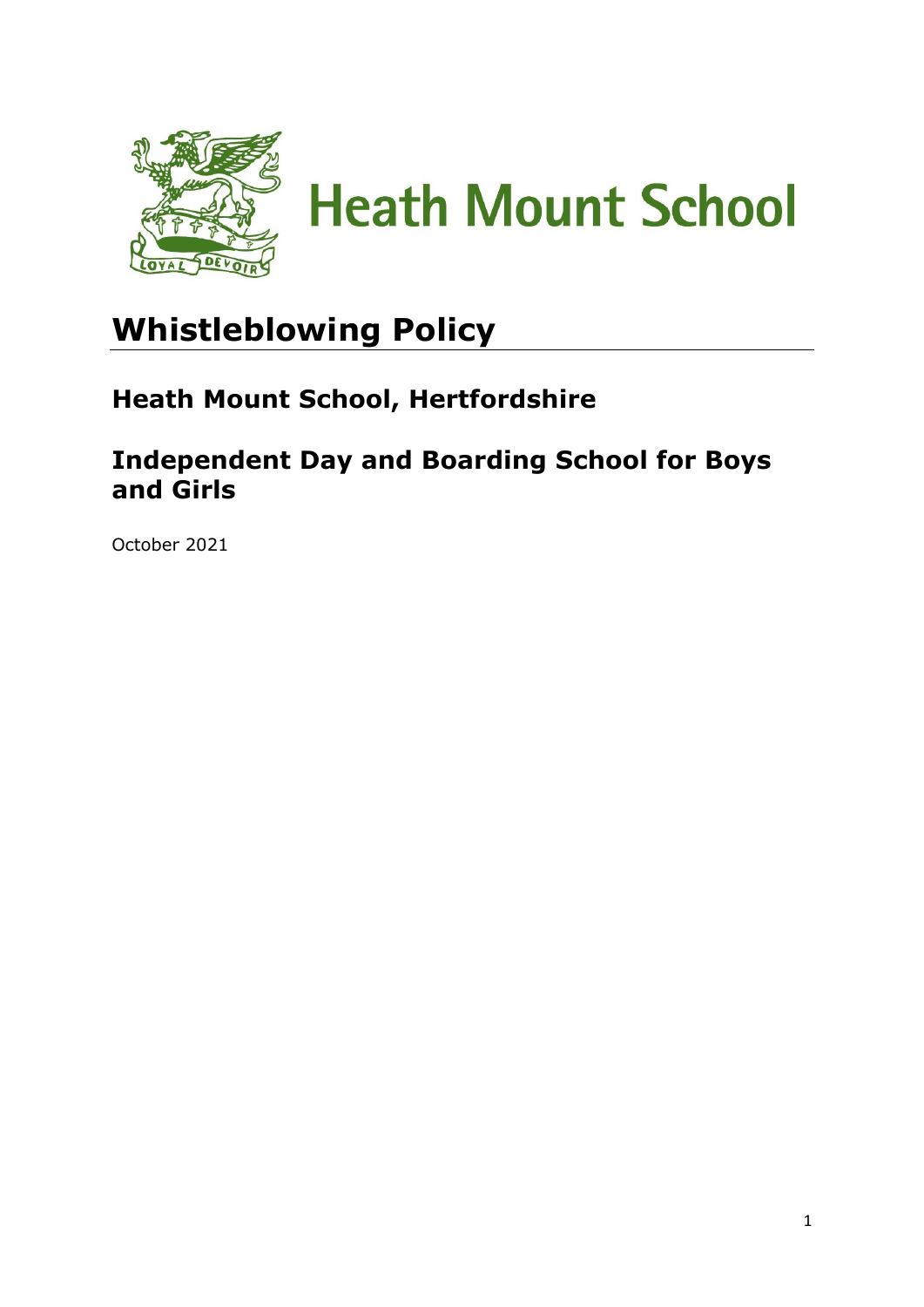### **Key School Contacts**

| <b>Designated Safeguarding and</b><br><b>Prevent Lead</b>       | Email: spowartjo@heathmount.org           |  |
|-----------------------------------------------------------------|-------------------------------------------|--|
| Jonny Spowart                                                   | Telephone number: 01920 830 230, ext. 275 |  |
| (Deputy Head Pastoral)                                          | Mobile number: 07957 265376               |  |
| <b>Deputy Designated</b><br><b>Safeguarding Lead (Pre-Prep,</b> | Email: tayloran@heathmount.org            |  |
| including EYFS)                                                 | Telephone: 01920 830 230, ext. 112        |  |
| Anna Taylor                                                     | Mobile number: 07876 408318               |  |
| (Head of Pre-Prep)                                              |                                           |  |
| <b>Deputy Designated</b><br><b>Safeguarding Lead</b>            | Email: thorntonre@heathmount.org          |  |
| Rebecca Thornton                                                | Mobile number: 07894 858156               |  |
| (Head of Wellbeing)                                             |                                           |  |
| <b>Deputy Designated</b><br><b>Safeguarding Lead</b>            | Email: stewardvi@heathmount.org           |  |
| Victoria Steward                                                | Mobile number: 07947 506215               |  |
| (School Counsellor)                                             |                                           |  |
| Head                                                            | Email: gillamc@heathmount.org             |  |
| Chris Gillam                                                    | Telephone number: 01920 830 230           |  |
|                                                                 | Mobile number: 07717 415371               |  |
| <b>Chair of Governors</b>                                       | Email: juleshodson@gmail.com              |  |
| Juliette Hodson                                                 | Mobile number: 07967 030929               |  |
| <b>Nominated Safeguarding</b>                                   | Email: richard.dent@zen.co.uk             |  |
| <b>Governor and Nominated</b><br><b>Prevent Governor</b>        | Mobile number: 07768 657109               |  |
| <b>Richard Dent</b>                                             |                                           |  |
| <b>Compliance Officer</b>                                       | Email: Email: harrisra@heathmount.org     |  |
| <b>Rachael Harris</b>                                           | Telephone number: 01920 830 230           |  |
|                                                                 |                                           |  |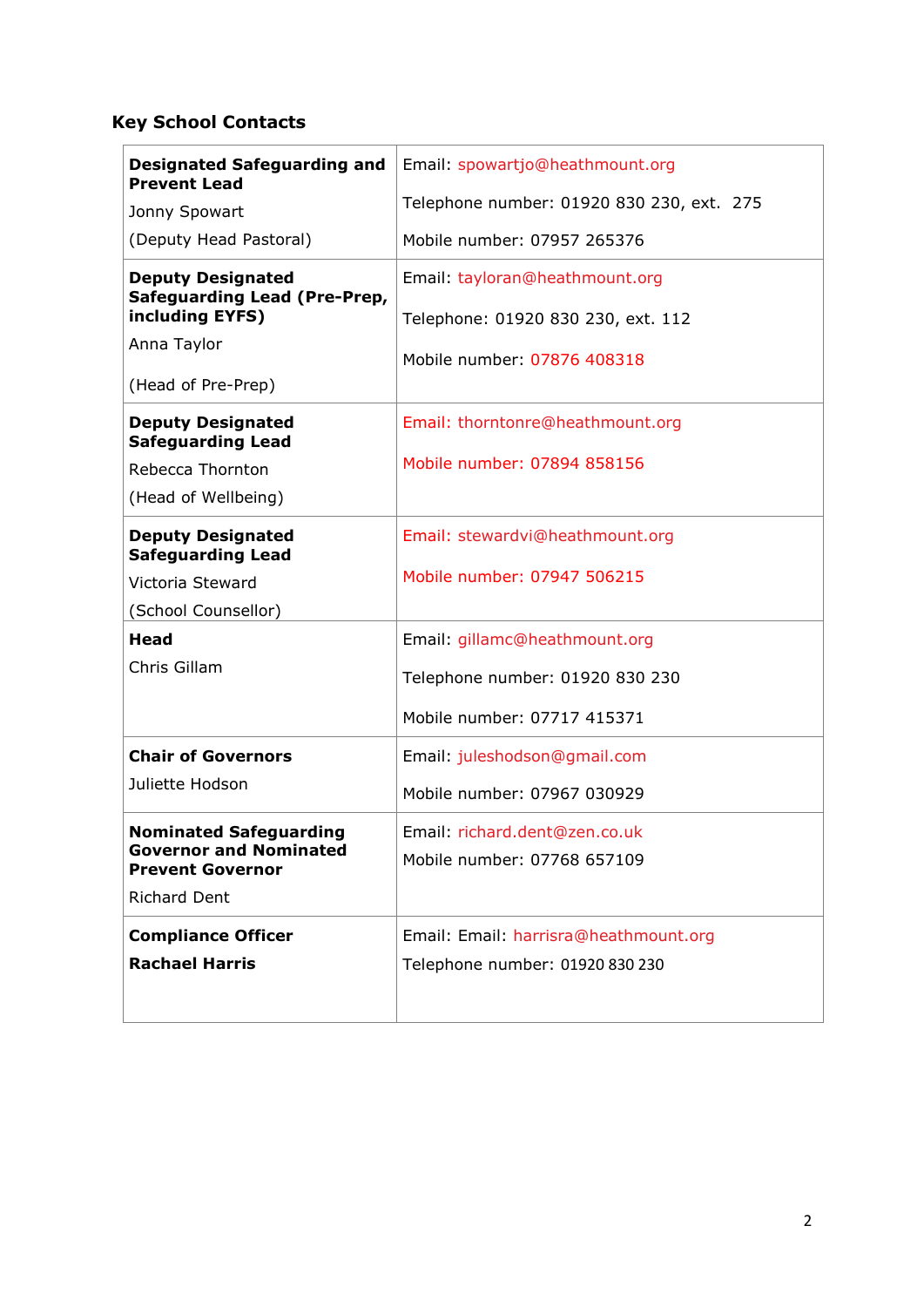### **Key External Contacts**

| <b>Protect</b> (independent whistleblowing<br>charity operating a confidential helpline)                                | protect-advice.org.uk<br>Tel: 020 7404 6609                                                          |
|-------------------------------------------------------------------------------------------------------------------------|------------------------------------------------------------------------------------------------------|
| <b>NSPCC</b>                                                                                                            | nspcc.org.uk<br>Tel: 0800 028 0285 (8.00am - 8.00pm<br>Monday to Friday)<br>email: help@nspcc.org.uk |
| <b>The Modern Slavery Helpline</b>                                                                                      | Tel: 0800 0121 700                                                                                   |
| For safeguarding contacts, please see<br>the School's Child Protection and<br><b>Safeguarding Policy and procedures</b> |                                                                                                      |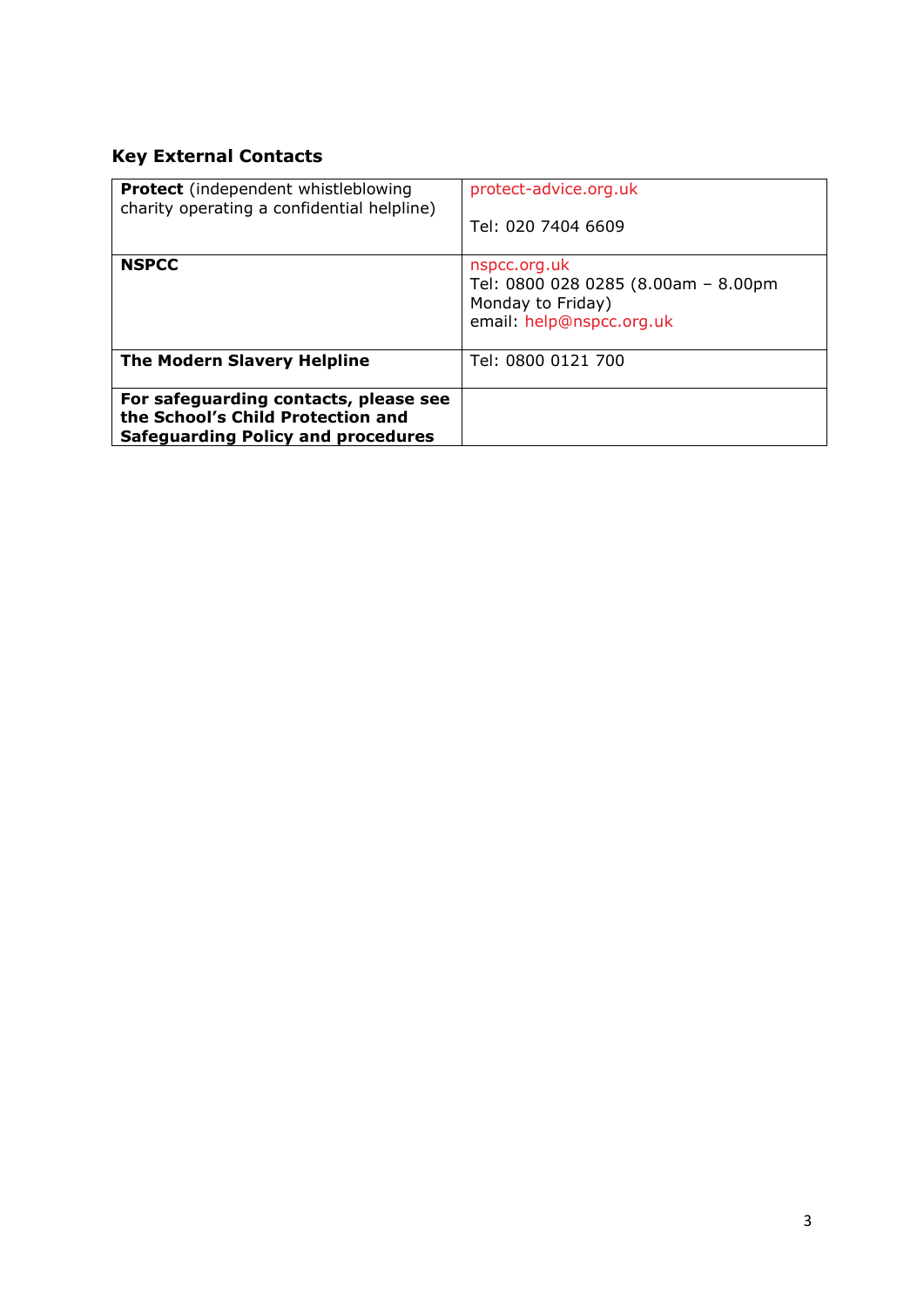#### 1. **Introduction**

1.1. **Honesty and integrity**: The School is committed to conducting its business with honesty and integrity, and we expect all staff to maintain high standards in accordance with the Code of Conduct. All organisations face the risk of things going wrong from time to time, or of unknowingly harbouring illegal or unethical conduct. A culture of openness and accountability is essential in order to prevent such situations occurring and to address them when they do occur.

#### 2. **Aims**:

2.1.the aims of this policy are to:

- 2.1.1. encourage staff to report suspected wrongdoing as soon as possible, in the knowledge that their concerns will be taken seriously and investigated as appropriate, and that their confidentiality will be respected;
- 2.1.2. provide staff with guidance as to how to raise those concerns; and
- 2.1.3. reassure staff that they should be able to raise genuine concerns without fear of reprisals, even if they turn out to be mistaken.

#### 3. **Scope**

- 3.1. This policy is a whole-school policy, including the Early Years Foundation Stage (EYFS) provision and applies to all staff. 'Staff' is defined as all employees, officers, governors, consultants, contractors, volunteers, work placement students, casual workers and agency workers.
- 3.2.A copy of this policy is available on the School website. It is also available to all staff in the 'policies' section of the staff drive and in the staff rooms. It can be made available in large print or other accessible format if required.

#### 4. **Wrongdoing at work**

- 4.1.**Whistleblowing**: whistleblowing is the disclosure of information which relates to suspected wrongdoing or dangers at work. This may include:
	- 4.1.1. criminal activity;
	- 4.1.2. safeguarding concerns (see paragraph [9](#page-4-0) below);
	- 4.1.3. failure to comply with any legal or professional obligation or regulatory requirements;
	- 4.1.4. miscarriages of justice;
	- 4.1.5. danger to health and safety;
	- 4.1.6. damage to the environment;
	- 4.1.7. bribery;
	- 4.1.8. financial fraud or mismanagement;
	- 4.1.9. other unlawful or unethical conduct in the workplace;
	- 4.1.10. the deliberate concealment of any of the above matters.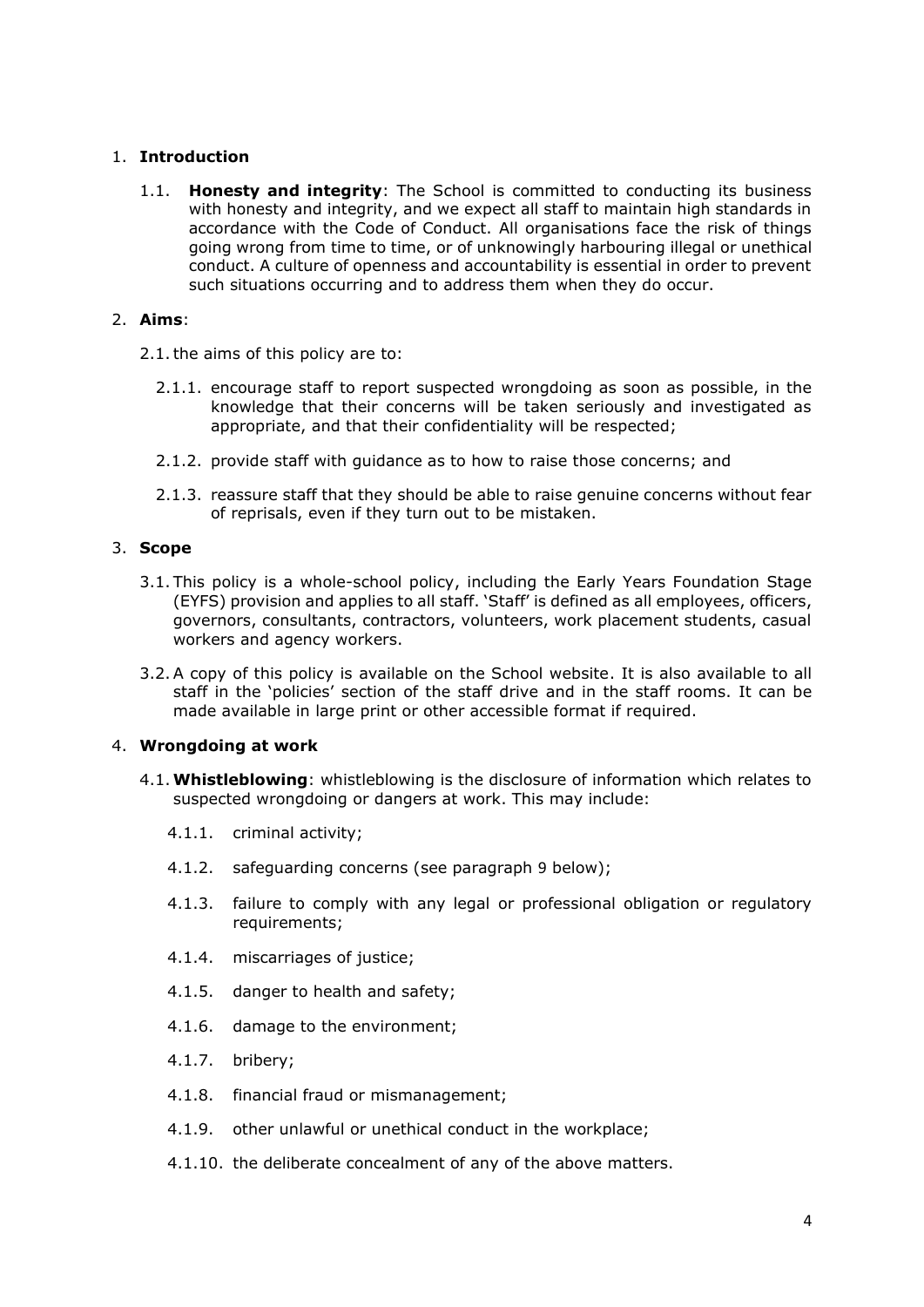#### 5. **Whistleblower**

5.1.A whistleblower is a person who raises a genuine concern relating to any of the above. If you have any genuine concerns related to suspected wrongdoing or danger affecting any of our activities and such disclosure is in the public interest (a **whistleblowing concern**) you should report it under this policy.

#### 6. **Grievances**

6.1. This procedure should not be used where you have a complaint relating to your personal circumstances in the workplace. The grievance procedure contained in the Employment Manual should be used in such cases.

#### 7. **Detriment**

7.1. Provided that this procedure is used appropriately and correctly, you will not suffer any detriment as a result of reporting a suspected wrongdoing.

#### 8. **Advice**

8.1. If you are uncertain whether something is within the scope of this policy you should seek advice from any of the following: the Head; the DSL; the Bursar; the HR and Compliance Manager, Protect, the NSPCC whistleblowing helpline or the Modern Slavery helpline.

#### <span id="page-4-0"></span>9. **Safeguarding**

- 9.1. Nothing within this policy is intended to prevent staff from complying with their statutory obligations in accordance with *Keeping Children Safe in Education* (DfE, September 2021). In particular:
- 9.2. **Safeguarding / child protection policy:** if you have any concerns about a pupil's welfare, action should be taken immediately (even if they are low level concerns). You should report the concern to the Designated Safeguarding Lead (DSL) or one of the Deputy Designated Safeguarding Leads. See the School's Child Protection and Safeguarding Policy and procedures for full information about what to do if you have a concern about a pupil, including what to do if the DSL is not available.
- 9.3. **Safeguarding - member of staff:** you should raise any concerns about another staff member with the Head, or if the concern is about the Head, with the Chair of Governors (without first notifying the Head) in accordance with the procedures in Appendix 5 of the School's Child Protection and Safeguarding Policy and procedures.
- 9.4.**Whistleblowing policy:** you should follow this procedure to raise concerns about poor or unsafe practices at the School or potential failures by the School or staff to properly fulfil its safeguarding responsibilities.
- 9.5.**The Modern Slavery helpline**: The School is committed to the prevention of Modern Slavery. If you have any queries relating to Modern Slavery, please contact the Bursar. Identified instances of modern slavery should be immediately notified to the police. If you think you have identified an instance of modern slavery, or if you consider that you may be a victim of modern slavery you may contact the Modern Slavery helpline on 0800 0121 700.

#### 10.**Exit interviews**

10.1. All staff are trained so that they understand they are expected and encouraged to raise concerns they have, whether related to the safeguarding and welfare of pupils,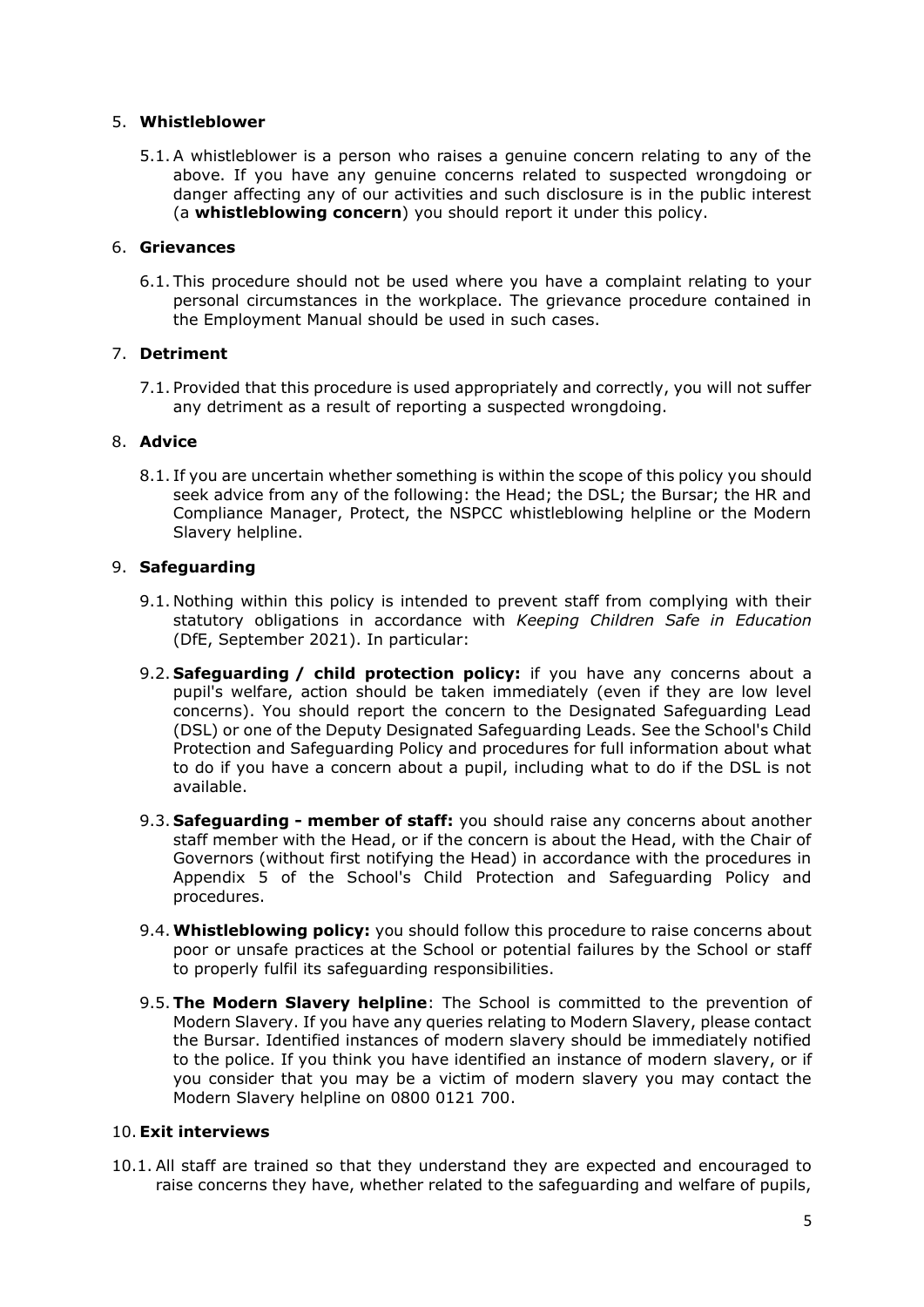the conduct of staff or other matters, during the course of their employment in accordance with this policy. Safeguarding children is at the centre of the School's culture and concerns should always be raised in accordance with paragraph [9](#page-4-0) above. If issues have not been identified before, safeguarding will always be considered formally during staff performance development reviews and appraisal and finally at exit interviews which are held with all leavers. Staff who raise concerns about working practices at the School to the DSL or an appropriate senior member of Staff will be protected from detriment under this policy.

#### 11. **Confidentiality**

11.1. We hope that staff will feel able to voice whistleblowing concerns openly under this policy. However, if you want to raise your concern confidentially, we will make every effort to keep your identity secret. If it is necessary for anyone investigating your concern to know your identity, we will discuss this with you.

#### 12. **Anonymous disclosures**

12.1. We do not encourage staff to make disclosures anonymously. Proper investigation may be more difficult or impossible if we cannot obtain further information from you. It is also more difficult to establish whether any allegations are credible.

#### 13. **Investigations: stage one**

#### 13.1. **Procedure**

13.1.1. You should disclose the suspected wrongdoing first to your Head of Department / Line Manager. In the event that your Head of Department / Line Manager is involved in the suspected wrongdoing, you should proceed directly to Stage Two of this procedure.

#### 13.2. **Response**

13.2.1. You can expect a response detailing to whom the disclosure has been notified or any action taken within seven days of your Head of Department / Line Manager becoming aware of the disclosure.

#### 14. **Investigations: stage two**

#### 14.1. **Procedure**

14.1.1. If no response is forthcoming after seven days from your Head of Department / Line Manager, if you are not satisfied with the way in which your concern has been handled or if your Head of Department / Line Manager is involved in the suspected wrongdoing, you should notify the Head / Bursar / Compliance Manager, as appropriate.

#### 14.2. **Response**

14.2.1. You can expect a response detailing any action taken within seven days of the Head / Bursar / Compliance Manager becoming aware of the disclosure.

#### 15. **Investigations: stage three**

#### 15.1. **Procedure**

15.1.1. If no such response is forthcoming after seven days from the Head / Bursar / Compliance Manager, if you are not satisfied with the way in which your concern has been handled or if the Head / Bursar / Compliance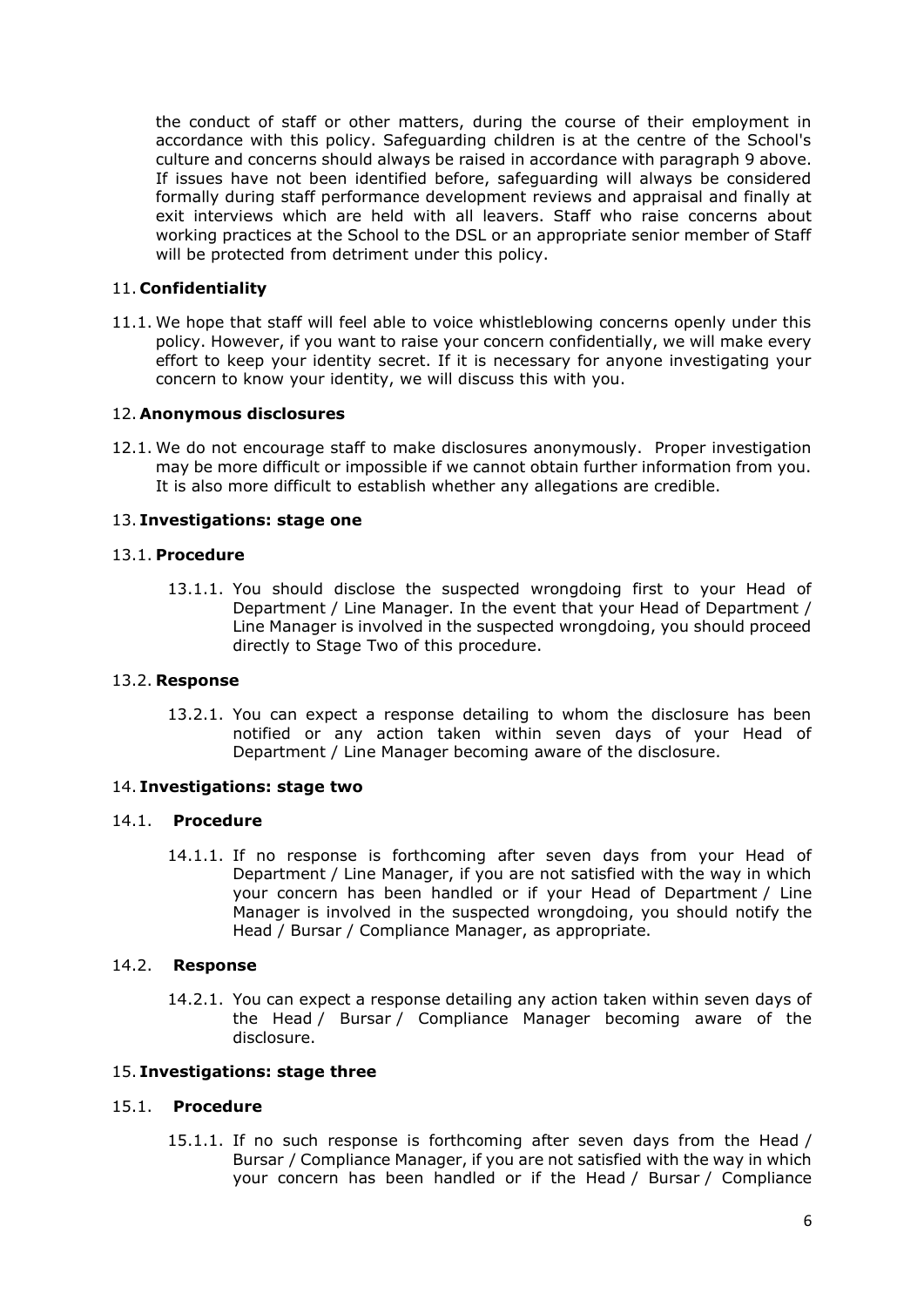Manager is involved in the suspected wrongdoing, you should inform the Chair of Governors of the disclosure.

#### 16. **Concerns against governors**

16.1. Any concern regarding a governor will be raised by the head with the Chair of Governors, who will follow the procedure above. If the concern relates to the Chair of Governors, then the concern will be taken directly by the Head to the Deputy Chair of Governors. Such a concern would then normally be referred to the Department for Education.

#### 17. **Relevant external reporting**

#### 17.1. **Outside body**

- 17.1.1. The aim of this policy is to provide an internal mechanism for reporting, investigating and remedying any wrongdoing in the workplace. The law recognises, as does paragraph [9](#page-4-0) above, that in some circumstances it may be appropriate for you to report your concerns to a relevant outside body including:
	- a. the local authority's Designated Officer;
	- b. Children's Services;
	- c. the NSPCC;
	- d. the Health and Safety Executive;
	- e. the Environment Agency;
	- f. the Information Commissioner;
	- g. the Department for Education;
	- h. the Department for Business, Energy and Industrial Strategy;
	- i. the police;
	- j. the Charity Commission;
	- k. the Boarding Schools Association;
	- l. the Independent Schools Inspectorate;
	- m. the Channel Police Practitioner.

#### 18. **Advice**

- 18.1. Staff are strongly encouraged to seek advice before reporting a concern to anyone external. In most cases you should not find it necessary to alert anyone external but before you do, as well as considering the internal help and support available which is identified above, please seek external advice from:
	- 18.1.1. **Protect:** if you have any concerns about disclosing a suspected wrongdoing the independent whistleblowing charity, Protect, operates a confidential helpline. Staff can call 020 7404 6609 for advice.
	- 18.1.2. **NSPCC:** the NSPCC whistleblowing helpline is available for staff who do not feel able to raise concerns regarding child protection failures internally.